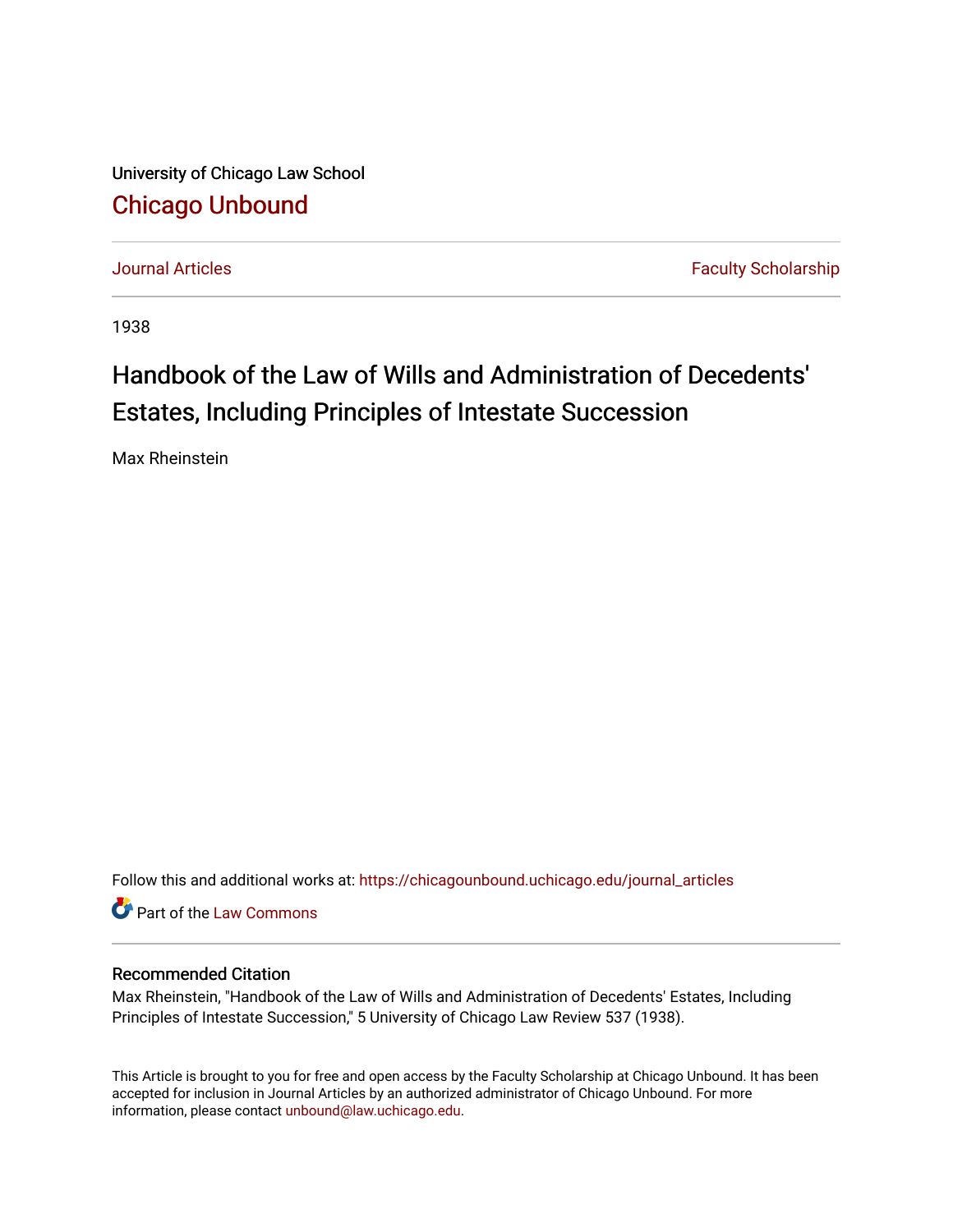Handbook of the Law of Wills and Administration of Decedent's Estates, Including Principles of Intestate Succession. **By** Thomas **E.** Atkinson. St. Paul: West Publishing **Co., z937. Pp.** xiv, 916. **\$5.oo.**

This book has a short title and a long sub-title. The latter appears necessary to indicate that the former denominates but a part of the field covered **by** Professor Atkinson's book and **by** the usual law school course on "Wills." The prominence of that part is indicative, however, of the emphasis laid upon it in the traditional treatment of the field, a field which might appropriately be called "law of inheritance" or "law of decedents' estates." The practicing lawyer has to deal with it primarily when he is drafting a will for a client, when he undertakes to attack a **will** or to have an unclear **will** interpreted, or when he is engaged in the administration of a decedent's estate. A law school bent on vocational training of students for legal practice will offer them a course where students can learn the rules and, as far as possible, the techniques of the art of testamentary draftsmanship, and of administering decedents' estates. American law schools being traditionally uninterested in statute law, administration with its multitude of minute statutory provisions and its marked jurisdictional differences has been pushed into the background, and wills have been so emphasized as to lend their name to the entire course and the entire field. Not all the law, however, that the testamentary draftsman ought to know has been treated in the course on Wills. Trusts and Future Interests have been elevated to the dignity of separate branches of the law, of separate courses, and of separate texts, case-books, and restatements. Recent law-school developments reveal two trends: either to combine in one course, and one book, all the legal information needed **by** the testamentary draftsman, combined with the complete elimination of administration of estates from the curriculum; or to change the approach entirely and to attack the field of succession in its entirety, no longer under the aspect of the immediate needs of the testamentary draftsman but of governmental policy. This latter approach must, of course, be followed **by** any law school which proclaims as its aim "the training of the law men of the future-judges, legislators, and administrators, as well as advocates and counsellors."'

A course or a book devised on such lines will have to start out with an inquiry into the social function of the law of inheritance in general, which will appear as the preservative of peace through establishing a system of rules by which every asset left behind by a dead man is assigned as "his" to some definite individual. How shall these individuals be determined? Shall the decedent have the power to determine those individuals which shall be recognized after his death as the "lawfully entitled" to his assets? Shall there be limits to such power, and if so, what limits? By what policies are those limits determined? What limits have actually been established by American legislatures and courts? Why? Are there any reasons for providing that the power shall be exercised only under certain formalities? What formalities have been established by American legislatures and courts, and by law-makers in other countries? Do these requirements fulfill the purposes for which they have been established? What difficulties do lawyers and judges encounter in their efforts to follow, or to evade, these requirements?

What shall be done with the assets left by a dead person who has not, or who has not properly, availed himself of the power of determination granted to him by the

' See Katz, A Four-Year Program for Legal Education, 4 Univ. Chi. L. Rev. **527,** 534 **(1937).**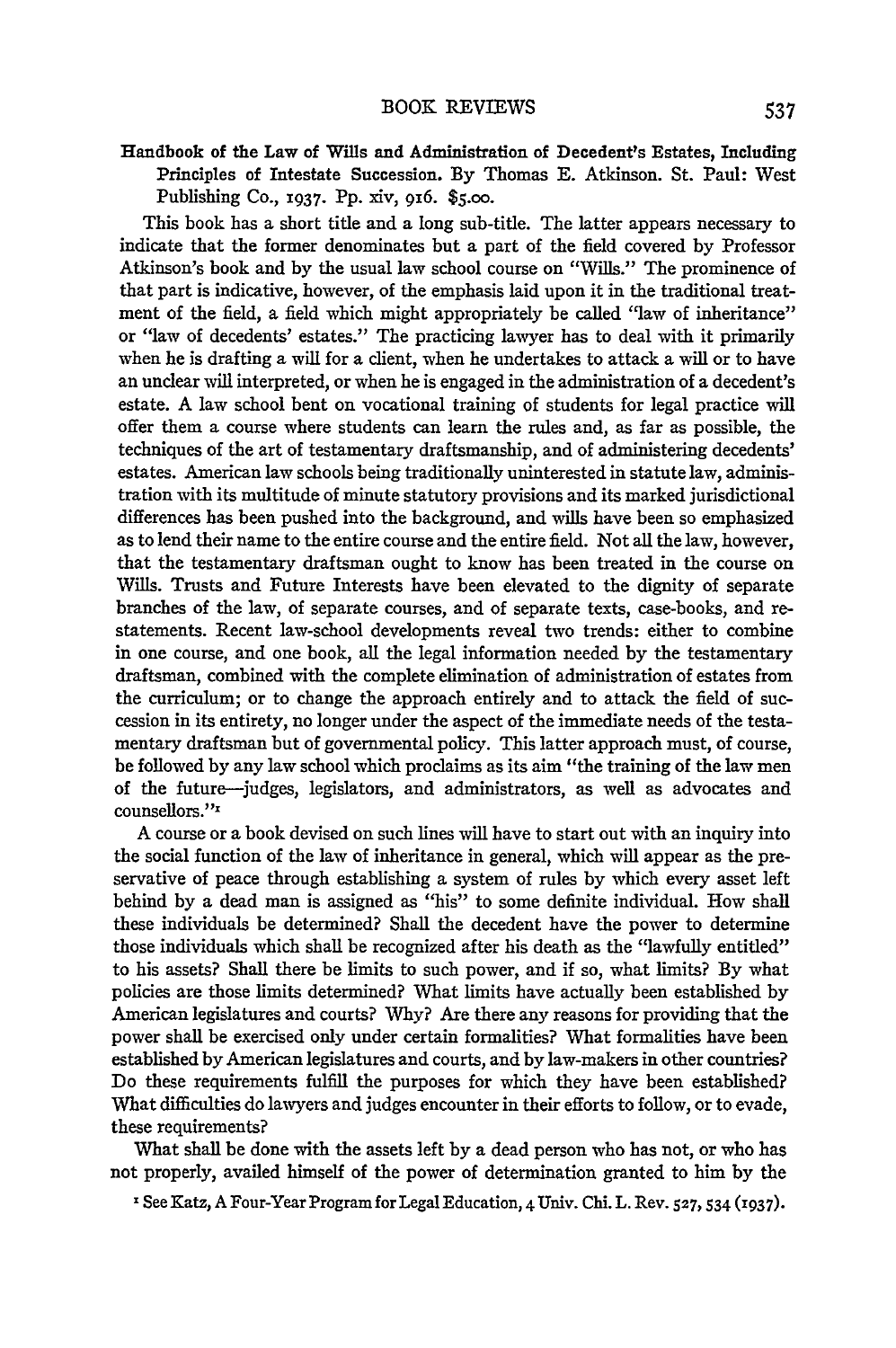legal order? What rules have actually been established in the United States with respect to the distribution of such assets? How shall a legislature formulate such rules in order to make them understandable, unambiguous, and workable (problems of legislative draftsmanship)?

Assuming that certain formalities are prescribed for transactions determining the fate of a person's assets after his death, and that no such formalities are prescribed for transactions by which a person determines the fate of certain of his assets during his lifetime, what policies determine the classification of transactions of a mixed character?

When such and similar questions are asked, the law of "wills" appears as a set of rules designed to carry out certain governmental policies. The rules become understandable, and their interrelations among each other and with other rules of law become apparent. A structure will be recognized in which certain policies and rales appear as the foundations and main pillars, and others as detail, either conditioned by the main structure, or serving merely ornamental purposes.

The field of administration can be treated in the same way: Again in the interest of public peace, the state must establish some machinery for the orderly transfer of property from the dead to the living, and-particularly important in a society built on credit-for the proper payment of the dead man's debts. What types of machinery have been designed for that purpose by human ingenuity? What machinery has been designed in particular in America? What are the main lines of its structure? How does it function? Could it be simplified, made more efficient, less expensive, or otherwise improved? What improvements have been made? In such fashion, the entire law of administration can again be reduced to a structural design, with all the main features showing up clearly, and the details fading into the background.

It is the great merit of Professor Atkinson's book that, in parts, at least, its author undertakes such a functional analysis of the rules and institutions of the law of inheritance. However, the book has not been consciously and consistently conceived in that method. Large parts read like old-fashioned textbooks of the "vertical digest type." Others, however, are refreshingly vivid and incisive. Such chapters as those on incorporation by reference, on testamentary witnesses, on "functions and necessity of administration" or on "presentment and allowance of claims" make the book valuable not only for law students but also for the harassed practitioner who, before or after delving into the shapeless masses of digest materials feels the need of having before his mind a clear picture of the conflict of interests and policies of which his individual case happens to be an illustration.

The book is a typical product of a period of transition, and its last chapter, *i.e.*, that on interpretation of wills, is a typical illustration of its ambivalent character. A brief discussion of the basic problems which are presented to lawyers and courts under the label of interpretation is followed by a statement of traditional rules of interpretation, which, mostly based on Jarman, repeats traditional language of courts without much inquiry into their policies. This section, in turn, is followed by a brief chapter "Suggestions Regarding Drafting of Wills" which, based on rich experience, will be valuable for the practitioner as well as for the student. The least satisfactory chapter is that on the "History of Wills" which fails not only to grasp the field of inheritance in its entirety, but also to connect the various disconnected data of Egyptian, Assyrian, Jewish, Greek, and Roman civilizations with the main body of the

538